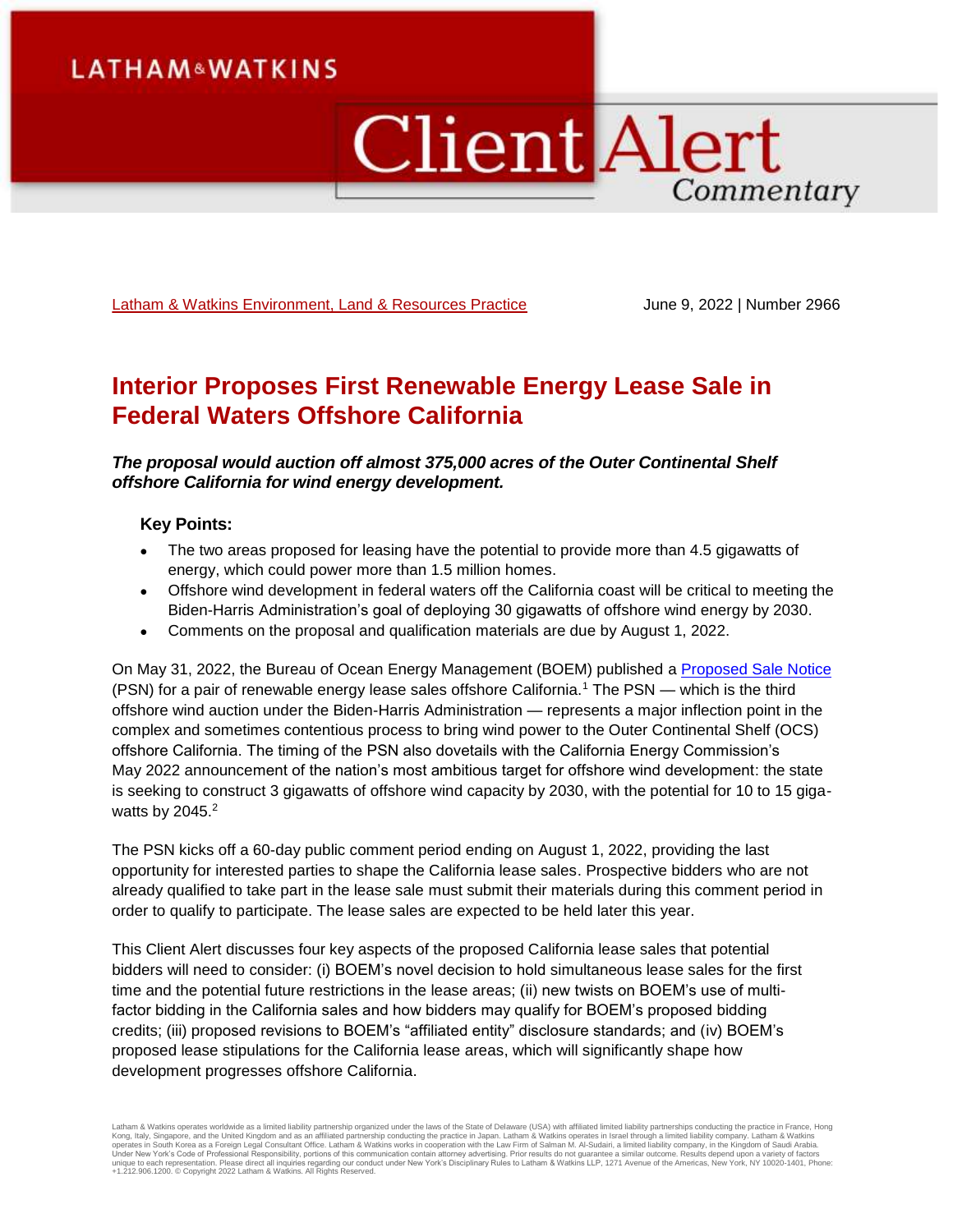# **History of California Leasing Proposals**

After years of outreach and stakeholder discussions, BOEM began the leasing process for the OCS offshore California in October 2018 by publishing a "call" for information and nominations for three areas: the Humboldt Call Area offshore the North Coast, and the Morro Bay and Diablo Canyon Call Areas offshore the Central Coast. The leasing process stalled when the US Department of Defense (DOD) raised concerns that offshore wind development in the Morro Bay and Diablo Canyon Call Areas was incompatible with its mission requirements in those areas.

A major breakthrough occurred in May 2021, when the White House, the Department of the Interior (Interior), DOD, and the State of California reached an agreement to advance offshore wind leasing in an area known as the Morro Bay 399 Area. BOEM later issued a call for two extensions to the Morro Bay 399 Area in July 2021, and subsequently announced its identification of two Wind Energy Areas (WEAs) within the Call Areas — the Humboldt WEA and the Morro Bay WEA.

In May 2022, BOEM completed the National Environmental Policy Act (NEPA) processes to assess the potential environmental impacts from site characterization and site assessment activities associated with issuing wind energy leases in the Humboldt WEA. BOEM intends to complete the NEPA process for the Morro Bay WEA before it decides whether to proceed with a Final Sale Notice (FSN) for the California lease sales.

Under the PSN, BOEM is proposing to offer leases in five separate lease areas within the Humboldt and Morro Bay WEAs, as listed in the table below:

| <b>Lease Area</b>    | <b>Acres</b> |
|----------------------|--------------|
| <b>Humboldt WEA</b>  |              |
| Humboldt NE          | 63,338       |
| Humboldt SW          | 39,031       |
| <b>Morro Bay WEA</b> |              |
| Morro Bay NW         | 80,062       |
| Morro Bay C          | 80,418       |
| Morro Bay E          | 80,418       |
| Total                | 373,268      |

## **Simultaneous Auctions**

Under the PSN, BOEM is proposing to offer the two WEAs in two separate regional auctions that would run simultaneously — a North Coast auction and a Central Coast auction — where each qualified entity could bid for and ultimately acquire one lease area per region, for a total of two lease areas. BOEM is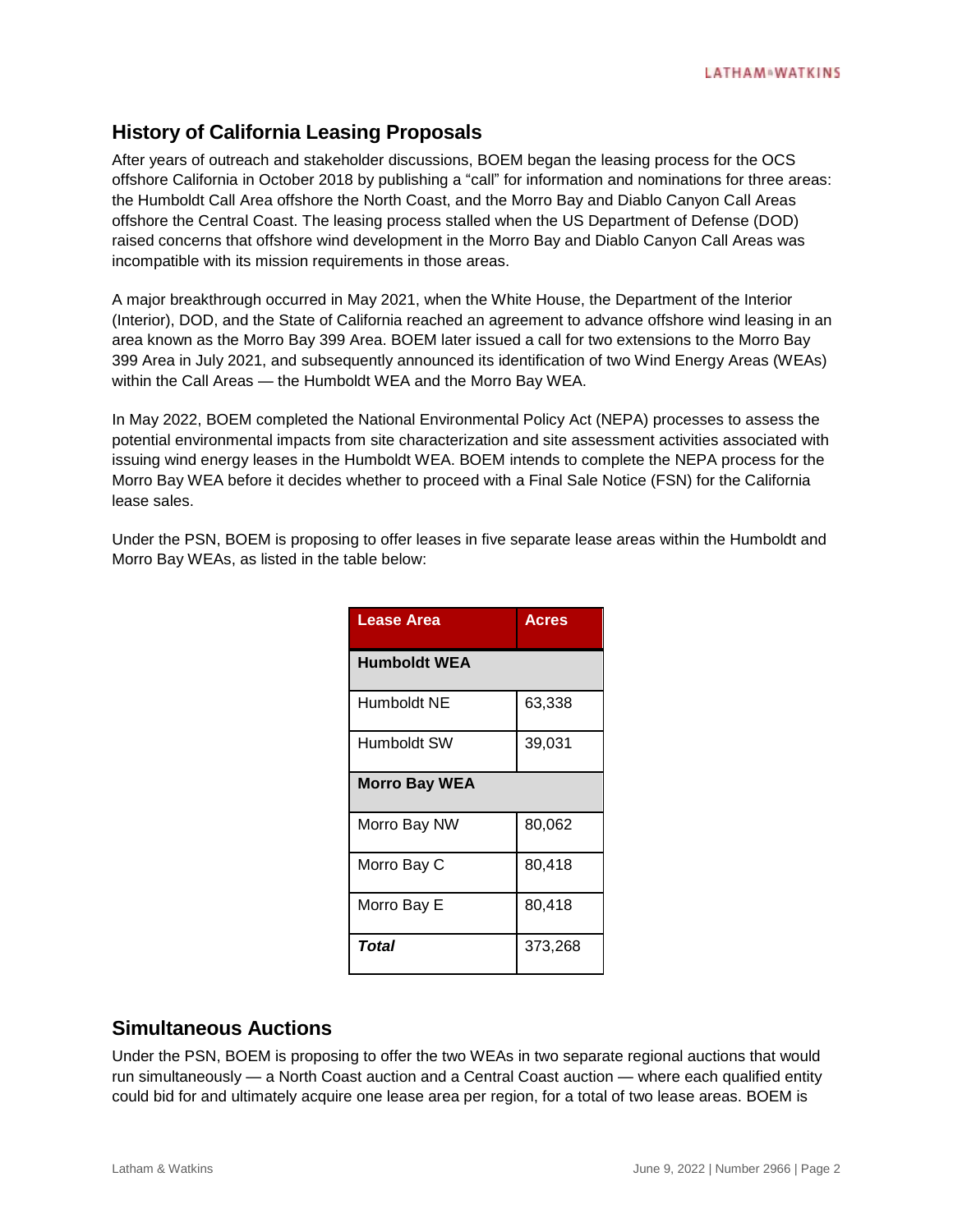also seeking comments on a proposed alternative in which all the lease areas would be offered in a single auction. In this alternative proposal, each qualified entity would be permitted only to bid on one lease area in total at a time, and ultimately win at most one lease area in total.

## **Possible Future Lease Area Restrictions**

The PSN states that there are three potential future restrictions within the two WEAs that qualified entities should be aware of when determining their bids. First, the PSN recognizes the potential for the designation of the Chumash Heritage National Marine Sanctuary, which is adjacent to the Morro Bay WEA. The PSN states that "[p]otential bidders should note that future designation of a National Marine Sanctuary adjacent to a Lease Area may have implications for development of OCS leases for commercial wind energy." As proposed, the 7,670 square-mile Chumash Heritage National Marine Sanctuary would "protect the region's important marine ecosystem, maritime heritage resources, and cultural values of Indigenous communities."<sup>3</sup> These protections could include prohibitions on certain activities within the Marine Sanctuary area, and if established, may prevent development of offshore wind or transmission as BOEM does not have authority under the Outer Continental Shelf Lands Act (OCSLA) to issue leases, right-of-way grants, or right-of-use and easement grants within any unit of the National Marine Sanctuary System.<sup>4</sup>



#### **Map of proposed Chumash Heritage National Marine Sanctuary**

Second, the PSN notes that the US Coast Guard (USCG) is conducting a Port Access Route Study on the Pacific Coast from Washington to California to evaluate safe access routes for the movement of vessel traffic proceeding to or from ports along the western seaboard. This study aims to determine whether a Shipping Safety Fairway and/or modified routing measures are needed. The PSN states that BOEM is coordinating closely with the USCG to address potential maritime impacts from any future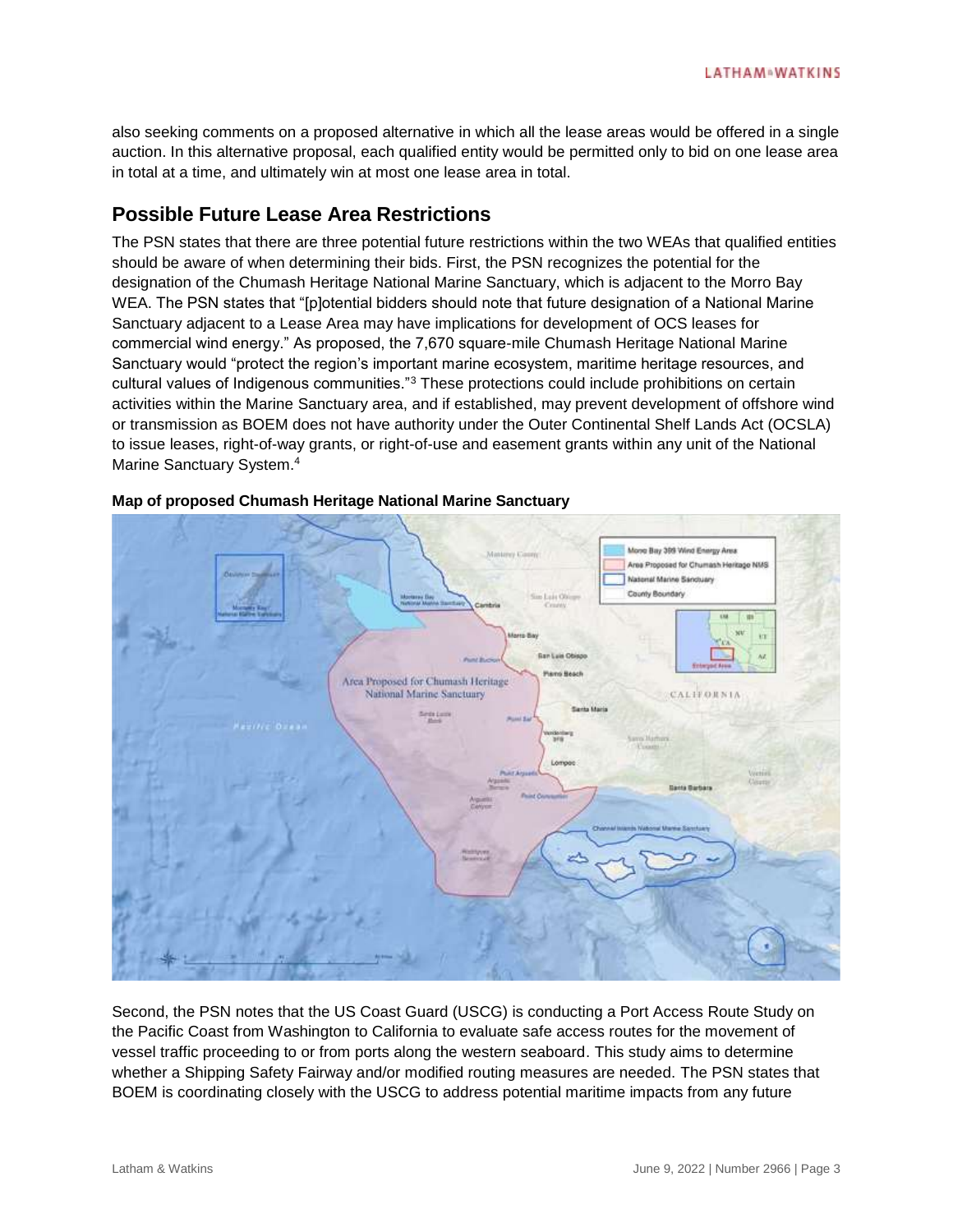offshore wind development in the lease areas. However, prospective bidders should be aware that BOEM may require additional navigational mitigation measures in a particular lessee's construction and operations plan (COP) once the lessee's site-specific navigational safety risk assessment is available, and/or through the environmental review process, in order to accommodate these access routes.

Third, the PSN describes the DOD's previous finding that its mission activities within the Morro Bay Call Area are incompatible with offshore wind development. However, as noted above, in May 2021, the DOD, Interior, and California announced an agreement finding that the proposed lease areas in the Morro Bay WEA are suitable for development, with the inclusion of site-specific lease and permitting stipulations. Prospective bidders should know that consultation with the DOD will likely be needed to develop these stipulations during the project review stage.

# **Use of Multi-Factor Bidding**

As permitted by its offshore renewable energy leasing regulations, BOEM is proposing to structure the upcoming California lease sales as multiple-factor bidding auctions, using a combination of a monetary factor and up to two non-monetary factors. Unlike its first auction in the New York Bight, which relied on an ascending bid format, the Biden-Harris Administration also used a multi-factor auction in the Carolina Long Bay lease sale held in May 2022. This transition to a multi-factor bidding in the Carolinas and now in California is an indication of the administration using its regulatory tools to advance key policy initiatives as part of this program, including to promote supply chain development and environmental justice goals. In California, BOEM is proposing a credit for potential bidders who make financial commitments to support workforce training programs for the offshore wind industry and/or development of a domestic supply chain for the industry. BOEM is also proposing a separate credit for committing to establish a community benefit agreement (CBA) with a community or select stakeholder group whose use of the proposed lease areas — or whose use of resources harvested from the lease area — would be directly impacted by offshore wind development. While BOEM previously offered a credit for workforce training and domestic supply chain development commitments in the Carolina Long Bay lease sale, the CBA credit is new concept in BOEM's multi-factor auctions.

In a multi-factor auction, the bid made by each bidder in a particular round is the sum of both a cash amount and a non-monetary factor, here composed of bidding credits. The credits proposed in the PSN will be critical for bidders seeking to participate in the California lease sales, and the agency is soliciting feedback on both proposed credits. Notably, in soliciting comments on the proposed credits, BOEM is specifically seeking feedback on whether the credit in question is consistent with the agency's statutory mandate under OCSLA to ensure that leasing provide a "fair return to the United States."

To obtain one or more bidding credits, a potential bidder must submit a conceptual strategy along with its [Bidder's Financial Form](https://www.boem.gov/renewable-energy/state-activities/ca-bff) (BFF) by a date that will be identified in the FSN, explaining how the bidder qualifies for the credits and describing the verifiable actions the bidder would take to fulfill its credit commitments and that would allow BOEM to confirm compliance with the commitments. If a bidder wishes to qualify for a credit in both California leasing regions, the bidder need only submit a single conceptual strategy. A BOEM panel will then review each conceptual strategy and notify the bidder if it qualifies for the credit. BOEM is encouraging prospective bidders to review its proposed [BFF Addendum](https://www.boem.gov/renewable-energy/state-activities/ca-bff-addendum) when attempting to qualify for one or more bidding credits. Bidders are eligible to qualify for one or both of the bidding credits described below, and the commitment for the bidding credit would be included in a lease addendum to bind the lessee and all future assignees.

The proposed workforce training / supply chain development credit would be worth 20% of the bidder's cash bid; while a bidder could commit to both workforce training and supply chain development in its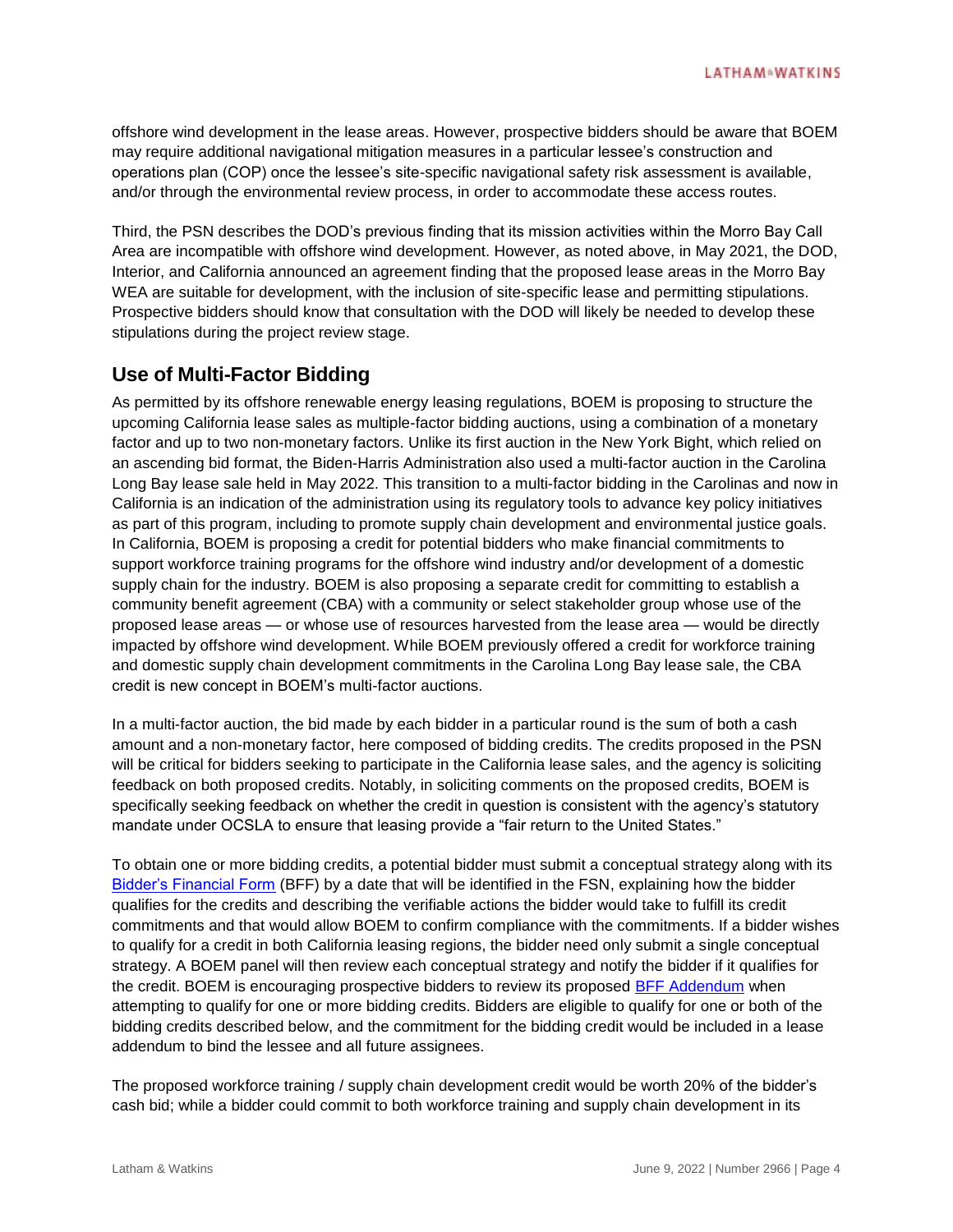conceptual strategy, the total amount of the credit would still be 20%. BOEM's proposed leases and BFF Addendum describe the types of programs or initiatives to which a bidder may contribute financially in order to qualify for this credit, and include contributions toward maritime training necessary for the crewing of vessels for the construction, servicing, and/or decommissioning of wind energy projects in the US, contributions toward training workers in skills or techniques necessary to manufacture or assemble offshore wind components, subcomponents, or subassemblies, and development of Jones Act-compliant vessels, among many other categories of contributions. BOEM is also seeking input on activities that should qualify for the bidding credit to support a floating wind supply chain. As proposed, contributions must equal at least 80% of the bidding credit cash value. BOEM is proposing to allow a successful bidder to defer its payments for the workforce training / supply chain credit, with 25% of the contribution due when the then-lessee submits its first COP and the remainder due before the lessee submits its first Facility Design Report (FDR).

The proposed CBA credit would be worth 2.5% of a bidder's cash bid. BOEM intends this credit to mitigate potential impacts to the community or stakeholder groups with interests in the proposed lease areas, and is focused particularly on assisting the fishing industry in adapting to offshore wind development. As proposed, a lessee could enter a CBA with a single or multiple counterparties, and may enter into more than one CBA. If a bidder has an existing CBA that complies with BOEM's requirements, it must note that on the BFF, or else explain that it is committing to enter into a new CBA. Unlike the workforce training / supply chain credit, bidders seeking the CBA credit do not need to make an explicit financial commitment to qualify for the credit, but will instead retain flexibility to determine the optimal benefits on which the parties to the CBA can agree. However, the then-lessee would need to submit documentation showing that it has met its CBA commitment no later than submission of its first FDR. Any commitments would also be included in a lease addendum.

Among other questions related to the proposed bidding credits, BOEM is soliciting input on whether it has the authority under OCSLA to pursue an additional bidding credit for a CBA addressing impacts attributable to potential offshore wind development "not covered" under the lease area use bidding credit discussed above, but instead involving, in BOEM's words, "a more general CBA." BOEM would determine bidder eligibility for bid credits in each auction prior to the mock auction.

## **"Affiliated Entity" Standards**

A new wrinkle in the California PSN is BOEM's decision to seek comment on its expanded definition of "affiliated entities" who may not compete against each other in a single auction. This limitation is intended to ensure that a single entity bids on and wins a single lease, preventing anti-competitive actions and coordination between related entities. Affiliated entities are prohibited from bidding against one another therefore this issue requires close attention, particularly as the industry is seeing an increasing number of joint ventures and consortia participating in auctions. BOEM is now considering expanding the definition of affiliated entities to encompass companies that have entered into agreements related to disposition of leases acquired in the auction.

BOEM requires eligible bidders to note on their BFF any other eligible bidders with whom they are affiliated. In the proposed California auctions, as in previous offshore wind lease sales, BOEM considers two entities to be affiliated if: (a) one entity (or its parent or subsidiary) has or retains a right, title, or interest in the other entity (or its parent or subsidiary), including the ability to control or direct actions with respect to such entity, either directly or indirectly, individually or through any other party; or (b) the entities are both direct or indirect subsidiaries of the same parent company. This is consistent with the definition of "affiliate" at 30 C.F.R. § 1206.20 in the Office of Natural Resources Revenue regulations, cited by BOEM in previous recent auctions.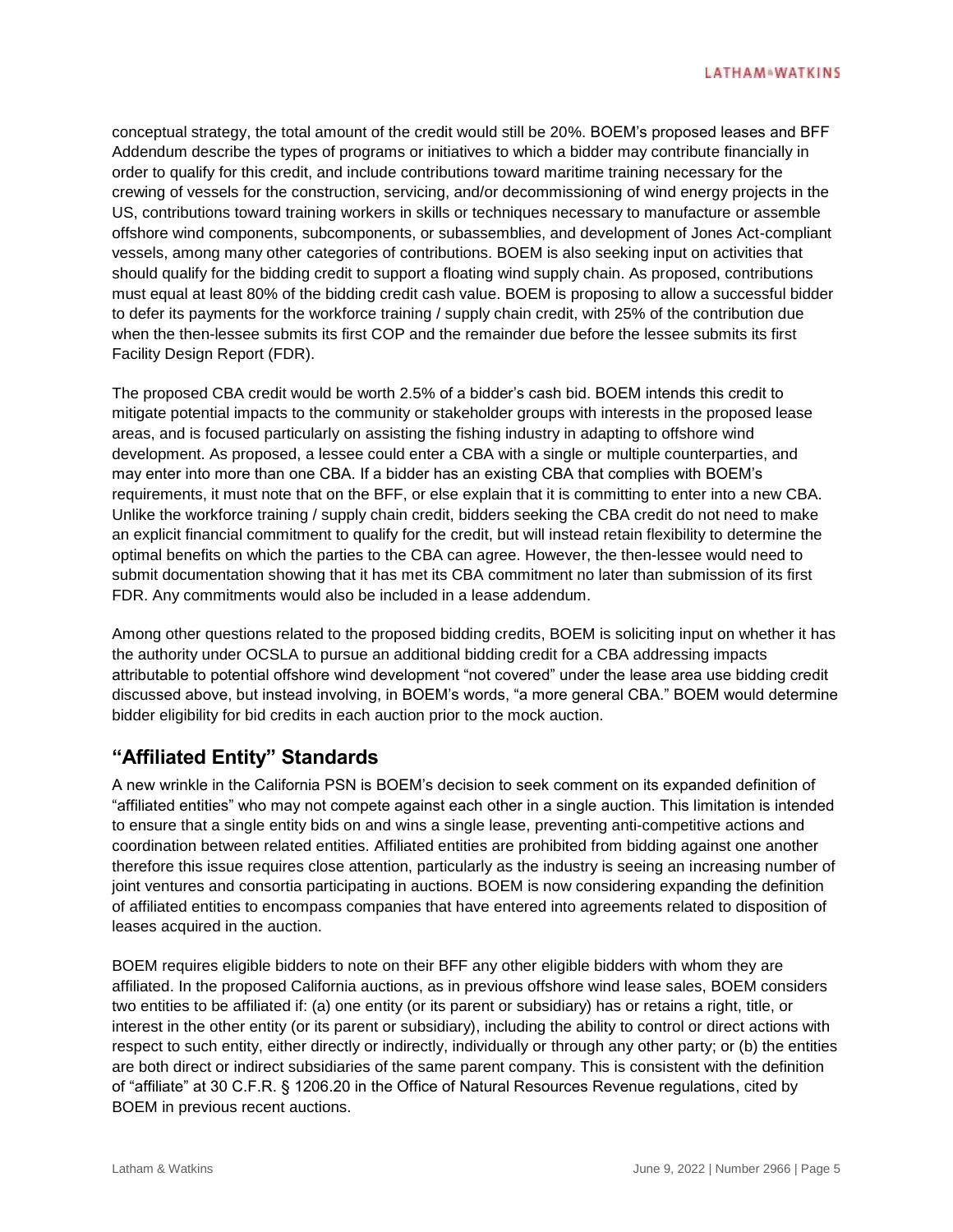However, in the PSN, BOEM is soliciting comments on potential revisions to the definition of affiliated entities. BOEM's existing definition of affiliated entities is tied to direct or indirect ownership or control of one entity over another. As BOEM states in the PSN, this definition does not prevent bidding by multiple entities who do not share common ownership or control, but who have formed agreements "with the effect of circumventing the spirit of a one-per-customer sale." As such, BOEM is requesting comments on whether to revise the definition of affiliated entities — at least for this lease sale — to include bidders that have, prior to the auction, entered into an agreement with each other that is related to the disposition of leases offered in either of the auctions. BOEM notes that this change would likely be accompanied by new requirements to disclose any agreements with affiliated bidders regarding the disposition of leases acquired in the auction. This revision to the definition of affiliated entities would be novel for BOEM, and could have implications for bidders seeking to enter into joint venture agreements for development of their leases prior to a lease sale — if BOEM adopts this revised definition, bidders would need to ensure that they do not enter into such agreements with other qualified bidders who will also participate in an auction.

As noted above, affiliated entities are not permitted to compete in the same auction against each other. However, assuming that BOEM maintains the two separate auction approach currently proposed for California, one affiliate may participate in the North Coast auction while the other affiliate competes in the Central Coast Auction. If multiple affiliated bidders have qualified to bid in the same auction, the bidders must decide prior to the auction which affiliate will participate. BOEM will disqualify any affiliated bidders who seek to participate in the same auction.

# **Proposed Lease Stipulations**

Along with the potential restrictions noted above related to navigation and the DOD, the PSN describes additional potential lease stipulations that may be required. Some of these stipulations are similar to stipulations included in previous BOEM east coast leases while others are new or modified. According to the PSN, these lease stipulations are being considered "to ensure that communities, particularly underserved communities, are considered and engaged throughout the offshore wind energy development process, that potential impacts and benefits from Lessees' projects are documented, and Lessees' project proposals are informed by or altered to address those impacts and benefits."<sup>5</sup>

- 1. **Stakeholder Engagement.** As in past leases, BOEM is proposing a requirement that winning bidders engage with Tribal governments, ocean users, underserved communities, agencies, and other stakeholders that may be potentially affected by activities on the OCS. As part of this stipulation, the lessee would have to submit a semi-annual progress report that identifies the parties that may be affected, describes the lessee's engagement activities, and discusses how the project will be informed by the outcomes of these engagement activities.
- 2. **Tribal Communications Plan.** Similar to past leases, BOEM is proposing a stipulation that would require the lessee to develop a Native American Tribes Communications Plan (NATCP) to develop protocols for unanticipated discovery of any potential pre-contact archaeological resource(s). Unlike past leases on the east coast, this requirement potentially may not be limited to federally recognized Tribes but instead would require the lessee to work with BOEM and the California Native American Heritage Commission to identify Tribes with cultural and historical ties to the lease areas and invite those Tribes to participate in the development of the NATCP.
- 3. **Enhanced Archeological Survey Requirements.** BOEM is proposing to modify its prior lease stipulations for archaeological survey requirements. The revised stipulation would require that the lessee (i) describe the methods it uses to conduct archaeological surveys, (ii) coordinate a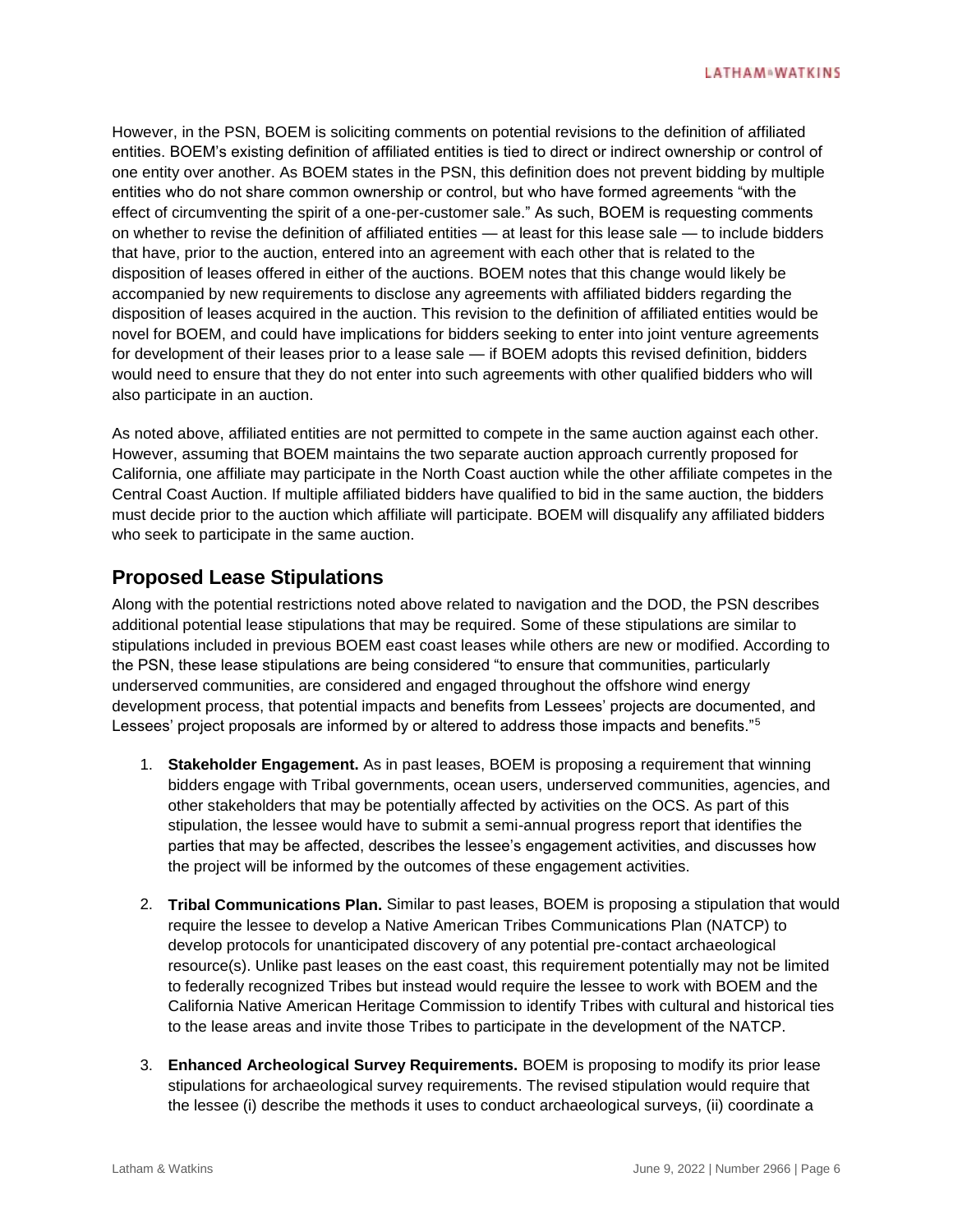Tribal pre-survey meeting with all Tribes identified in the NATCP, and (iii) immediately halt bottom-disturbing activities within 50 meters of an unanticipated discovery of a potential archaeological resource.

- 4. **Project Labor and Supply Chain.** As in past leases, BOEM is proposing two lease stipulations about labor and supply chain. The first stipulation would require lessees to make every reasonable effort to enter into a Project Labor Agreement (PLA) covering the construction stage of any project proposed for the lease areas. The second stipulation would require lessees to establish a Statement of Goals in which the lessee would describe its plans for contributing to the creation of a robust and resilient US-based offshore wind industry supply chain.
- 5. **Enhanced Commercial Fisheries Stipulation.** BOEM's previous east coast leases have included stipulations surrounding a project's impact on commercial fisheries. BOEM is proposing additional new elements to this stipulation for the California leases that include: (i) identifying dock space and transit routes that would minimize space use conflicts and potential impacts to protected species; (ii) minimizing both congestion and the creation of obstacles that could lead to an increased risk of entanglement; (iii) to the extent practicable, prioritizing Federal and state climate change adaptation strategies for fisheries; and (iv) implementing a requirement that the lessee contact potentially affected commercial fishing communities before submitting its COP to discuss potential conflicts between seasonal fishing operations and the lessee's survey and development activities.
- 6. **Updated Species Mitigation Measures.** BOEM proposes to include in the leases the measures identified in the WEAs' NEPA Environmental Assessments to protect birds and marine species. The PSN notes that any additional measures arising from statutory consultation processes would also be incorporated into the leases.
- 7. **Research Access.** BOEM proposes a new stipulation that would require the lessee to permit BOEM access to the lease area to conduct future research and "other activities."

## **Looking Forward**

As noted, BOEM's publication of the PSN in the Federal Register kicks off a 60-day comment period, which will close on August 1, 2022. This PSN represents an important step toward the development of offshore wind projects off California's coast. As described above, the PSN introduces a number of new proposed changes into BOEM's expanding offshore wind leasing program, including the proposed novel structure to potentially hold two auctions simultaneously, the proposed and other potential bidding credits, and BOEM's request for comments on expanding its definition of "affiliated entities."

Comments on the PSN can be submitted via the [Federal Rulemaking Portal](https://www.regulations.gov/docket/BOEM-2022-0017/document) or by mail. BOEM plans to host an auction seminar on June 16, 2022 to discuss the lease sale process. If not already qualified by BOEM to participate in the California auctions, companies, joint ventures, and consortia wishing to participate in the proposed lease auctions must submit qualifications packages demonstrating that they are qualified to bid on and hold offshore renewable energy leases pursuant to BOEM's regulations at 30 C.F.R. §§ 585.106 and 585.107 by no later than August 1, 2022. Following the public comment period on the PSN, BOEM will review the submitted comments and conduct its qualification review to determine the eligible bidders. Once those activities are complete, BOEM will publish the FSN in the Federal Register, formally announcing the details of the lease auctions later this year.